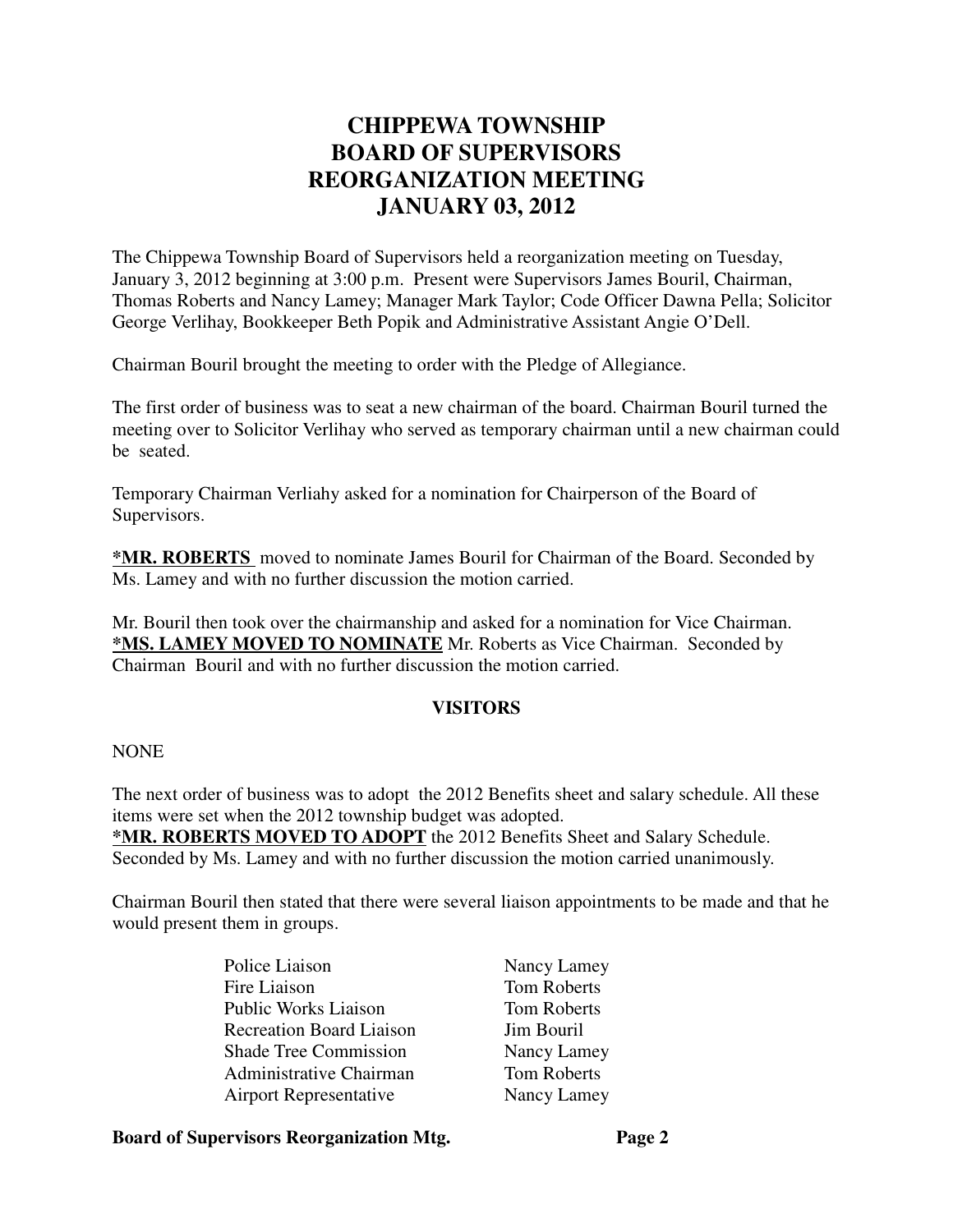# **January 3, 2012**

**\*MR. ROBERTS MOVED TO APPOINT** the above liaisons. Seconded by Ms. Lamey and with no further discussion the motion carried unanimously.

Chairman Bouril then addressed the position of Township Manager and Assistant Zoning Officer.

**\*MS. LAMEY MOVED TO APPOINT** Mr. Mark Taylor as Township Manager and Zoning Officer. Seconded by Mr. Roberts and with no further discussion, the motion carried unanimously.

Chairman Bouril then presented a second group up for appointments:

| Code Enf. Officer, Zoning Officer | Dawna Pella                        |
|-----------------------------------|------------------------------------|
| <b>Township Solicitor</b>         | George Verlihay                    |
| <b>Township Engineers</b>         | Daniel Baker and Michael Baker     |
| Police Chief                      | Robert C. Berchtold                |
| Wage Tax Collector                | Central Tax                        |
| Sewage Enforcement Officer        | Craig Baker and Michel Groves      |
| Depository                        | Huntington, ESB and Citizens Banks |
| Auditor                           | Mark C. Turnley                    |
|                                   |                                    |

**\*MR. ROBERTS MOVED TO APPOINT** the above liaisons. Seconded by Ms. Lamey and with no further discussion the motion carried unanimously.

Chairman Bouril presented the last group for appointments:

| Delegate to State Convention                              | Nancy Lamey             |  |
|-----------------------------------------------------------|-------------------------|--|
| Alternate Del. to State Convention                        | <b>Tom Roberts</b>      |  |
| Secretary                                                 | Mark Taylor             |  |
| Asst. Sec./Adm. Asst./Rec. Secretary Angie O'Dell         |                         |  |
| Vacancy Board                                             | Don Olayer              |  |
| Chief Administrative Officer of                           |                         |  |
| <b>Police Pension Plan</b>                                | <b>Township Manager</b> |  |
| Chief Administrative Officer of                           |                         |  |
| Non-Uniform Pension Plan                                  | <b>Township Manager</b> |  |
| Fire Chief                                                | Jaye Graham             |  |
| Representative to Beaver Falls                            |                         |  |
| <b>Municipal Authority</b>                                | Nancy Lamey             |  |
| <b>Sewer Authority Liaison</b>                            | <b>Jim Bouril</b>       |  |
| Treasurer                                                 | Beth Popik              |  |
| <b>Assistant Treasurer</b>                                | Mark Taylor             |  |
| Representative to Council of                              |                         |  |
| Governments                                               | Nancy Lamey             |  |
| Alternate Rep. to Council of                              |                         |  |
| Governments                                               | <b>Tom Roberts</b>      |  |
| Liaison to Planning Commission                            |                         |  |
| and Zoning Hearing Board                                  | Jim Bouril              |  |
| <b>Board of Supervisors Reorganization Mtg.</b><br>Page 3 |                         |  |
| <b>January 3, 2012</b>                                    |                         |  |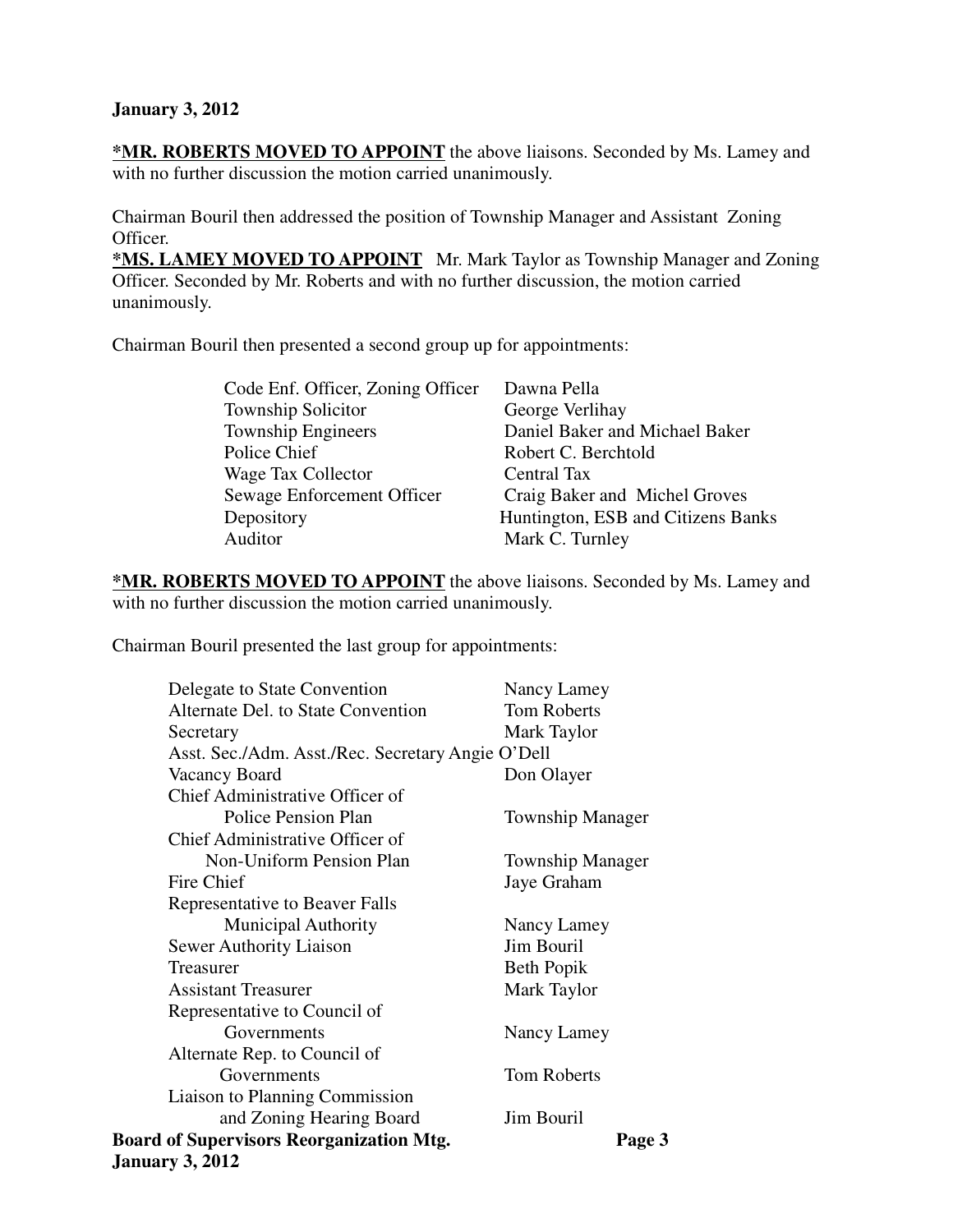Liaison to I.S. and Gertrude Sahli Nature Park Thomas Roberts

**\*MR. ROBERTS MOVED TO APPOINT** the above liaisons. Seconded by Ms. Lamey and with no further discussion the motion carried unanimously.

Mr. Bouril noted that the following times and dates for township meetings would be the second Wednesday of each month at 3:00 p.m. for the agenda meeting and the third Wednesday of each month at 7:30 p.m. for the regular monthly meeting.

Work sessions will be held when needed and will be advertised beforehand.

Delinquent Real Estate Tax Collector:

**\*MS. LAMEY MOVED TO APPOINT** Linda Rawding as delinquent real estate tax collector for 2011. The motion was seconded by Mr. Roberts and approved unanimously.

Chairman Bouril then presented in a group, the following resolutions for adoption:

# **RESOLUTION NO. 2012-1 A RESOLUTION OF THE TOWNSHIP OF CHIPPEWA RELATIVE TO THE ESTABLISHMENT AND MAINTENANCE OF EMPLOYEES PENSION, ANNUITY, INSURANCE AND BENEFIT FUND OR FUNDS, TO AMEND CERTAIN PROVISIONS OF THE PENSION PLAN OR PROGRAM APPLICABLE TO THE POLICE EMPLOYEES OF SAID TOWNSHIP.**

This resolution refers to the Chippewa Township Police Pension Plan and eliminates the need for participant contributions for 2012.

**RESOLUTION NO. 2012-2 WHEREAS, SECTION 7503 OF THE PENNSYLVANIA EMERGENCY MANAGEMENT SERVICES CODE, 35 PA C.S. SECTION 1702 ET SEQ. MANDATES THAT CHIPPEWA TOWNSHIP PREPARE, MAINTAIN AND KEEP CURRENT AN EMERGENCY OPERATIONS PLAN FOR THE PREVENTION AND MINIMIZATION OF INJURY AND DAMAGE CAUSED BY A MAJOR EMERGENCY OR DISASTER WITHIN THIS TOWNSHIP; NOW THEREFORE, WE, THE UNDERSIGNED SUPERVISORS OF CHIPPEWA TOWNSHIP DO HEREBY APPROVE, ADOPT AND PLACE INTO IMMEDIATE EFFECT THE EMERGENCY OPERATIONS PLAN OF CHIPPEWA TOWNSHIP. THIS PLAN SHALL BE REVIEWED ON AN ANNUAL BASIS TO MAKE CERTAIN THAT IT CONFORMS WITH THE REQUIREMENTS OF THE BEAVER COUNTY EMERGENCY OPERATIONS PLAN.**

**Board of Supervisors Reorganization Mtg. Page 4 January 3, 2012**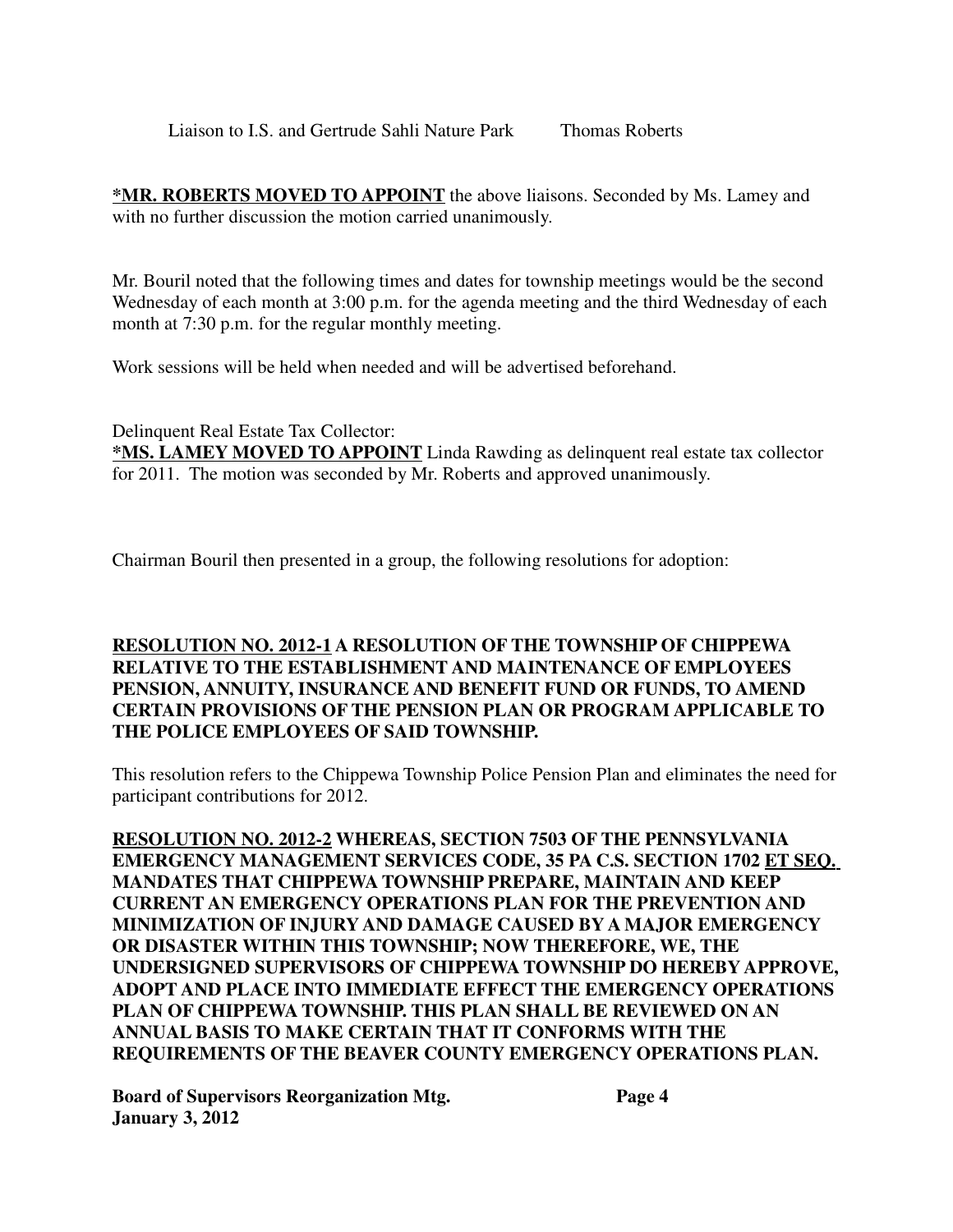**PROMULGATION THIS PLAN SUPERSEDES PREVIOUS CHIPPEWA TOWNSHIP PLANS DEVELOPED FOR RESPONSE TO A MAJOR EMERGENCY OR DISASTER. THIS PLAN WAS ADOPTED BY THE BOARD OF SUPERVISORS UNDER RESOLUTION NO. 2012-2 DATED JANUARY 3, 2012.**

**RESOLUTION NO. 2012-3 A RESOLUTION OF THE TOWNSHIP OF CHIPPEWA AUTHORIZING CHIPPEWA TOWNSHIP TO PARTICIPATE IN THE LOCAL PIGGYBACK PURCHASING PROGRAM AND AUTHORIZING THE TOWNSHIP MANAGER TO EXECUTE ANY CONTRACTS OR AGREEMENTS AUTHORIZED BY THE BOARD OF SUPERVISORS FOR CHIPPEWA TOWNSHIP.**

**RESOLUTION NO. 2012- 4 A RESOLUTION OF THE TOWNSHIP OF CHIPPEWA AUTHORIZING CHIPPEWA TOWNSHIP TO PARTICIPATE IN THE BEAVER COUNTY REGIONAL COUNCIL OF GOVERNMENTS JOINT BIDDING AND THE TOWNSHIP MANAGER TO EXECUTE ANY NECESSARY CONTRACTS, AND/OR OTHER ITEMS NECESSARY TO PARTICIPATE.**

**RESOLUTION NO. 2012-5 A RESOLUTION OF THE BOARD OF SUPERVISORS IN AND FOR THE TOWNSHIP OF CHIPPEWA, BEAVER COUNTY, COMMONWEALTH OF PENNSYLVANIA ADOPTING CERTAIN FEES FOR SERVICES PROVIDED BY THE TOWNSHIP.**

**\*MR. ROBERTS MOVED TO ADOPT THE ABOVE RESOLUTIONS.** Seconded by Ms. Lamey and with no further discussion the motion carried unanimously.

# APPOINTMENT TO BOARDS

Manager Taylor noted that all the reappointments were made at our December 14, 2011 meeting.

## CHRISTMAS TREE COLLECTION

Manager Taylor said that Christmas trees will be collected by Valley Waste all day on Thursday, January 12, 2012. The trees should be out at the curb by 6:00 a.m. and should not be in any kind of bag.

**Board of Supervisors Reorganization Mtg. Page 5 January 3, 2012**